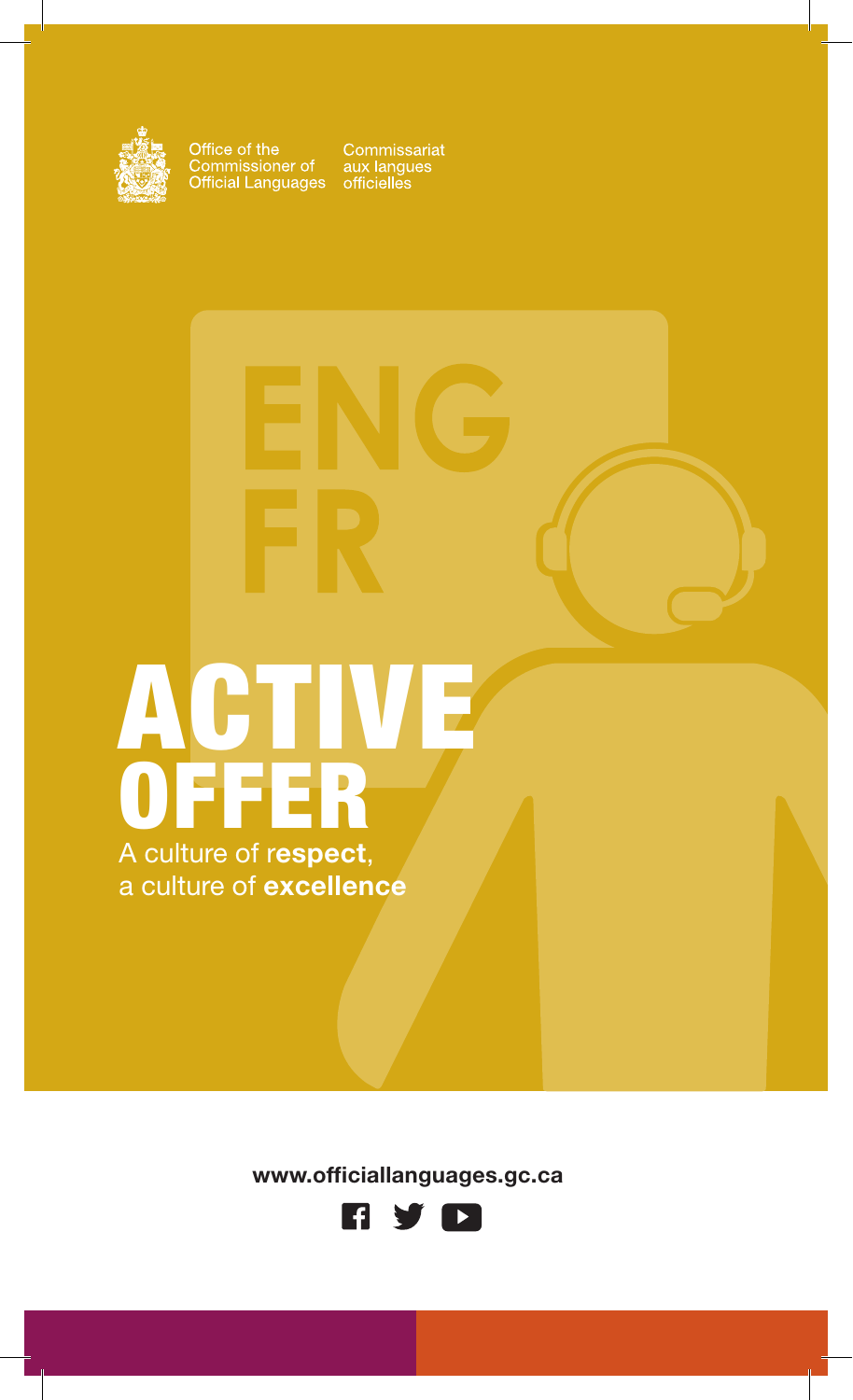# **WHAT** IS ACTIVE OFFER?

An active offer of service is an open invitation to the public to use one of our two official languages—English or French—when communicating with or receiving a service from the federal government. Active offer includes a bilingual greeting, such as "Hello! Bonjour!", and visual cues, such as signs, that support this invitation.

# **WHY** DO I HAVE TO MAKE AN ACTIVE OFFER?

Section 28 of the *Official Languages Act* requires offices that have been designated as bilingual to clearly indicate that services are provided in both official languages.

A bilingual greeting is a clear way to inform the public that service is available in both official languages. It lets clients know on first contact that they have the right, without exception, to use the official language of their choice.

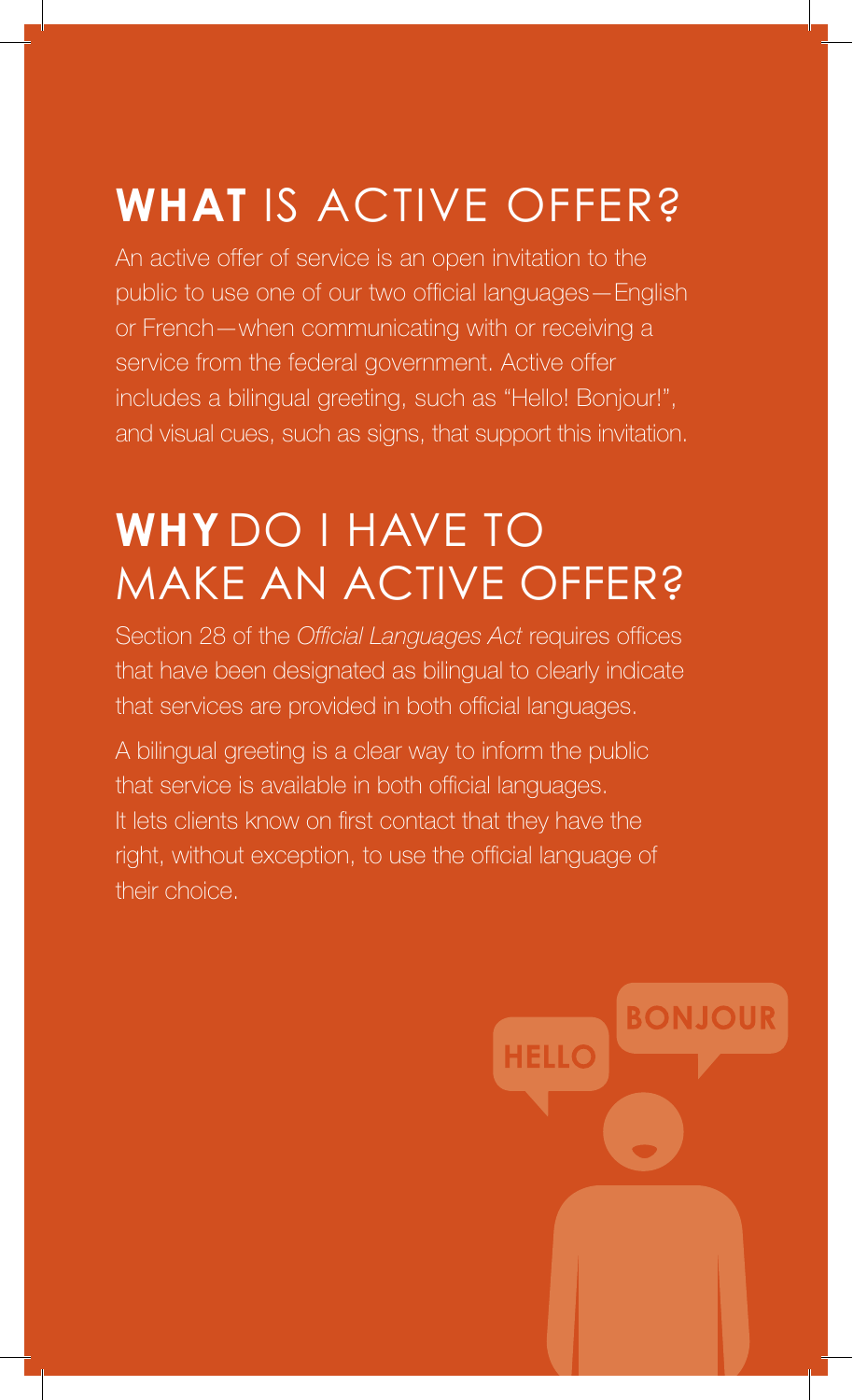# I MAKE AN ACTIVE OFFER **BECAUSE**:

o I RESPECT THE LANGUAGE RIGHTS OF THE PUBLIC.

Clients have the right to be served in the official language of their choice in designated bilingual offices.

### o I CANNOT ASSUME THAT I KNOW THE CLIENT'S OFFICIAL LANGUAGE PREFERENCE.

Unless I make an active offer, I have no way of knowing which language the client will choose.

- o I MAINTAIN A STANDARD OF SERVICE EXCELLENCE. By providing a bilingual greeting, I can better meet the public's needs.
- o I REPRESENT THE GOVERNMENT OF CANADA. As a federal employee, I promote Canada's fundamental values: linguistic duality, diversity, inclusion and respect.

# **CREATING A VIRTUOUS CYCLE**

By making an active offer, federal employees are creating a **virtuous** cycle. A bilingual greeting tells the public that the government supports the use of our two official languages and encourages members of the public to use the official language of their choice.

A lack of active offer leads to a **vicious** cycle. Without a bilingual greeting, clients are less inclined to request service in the official language of their choice. If they do not ask, employees start to think that there is no need for service in both official languages and are therefore less inclined to provide an active offer.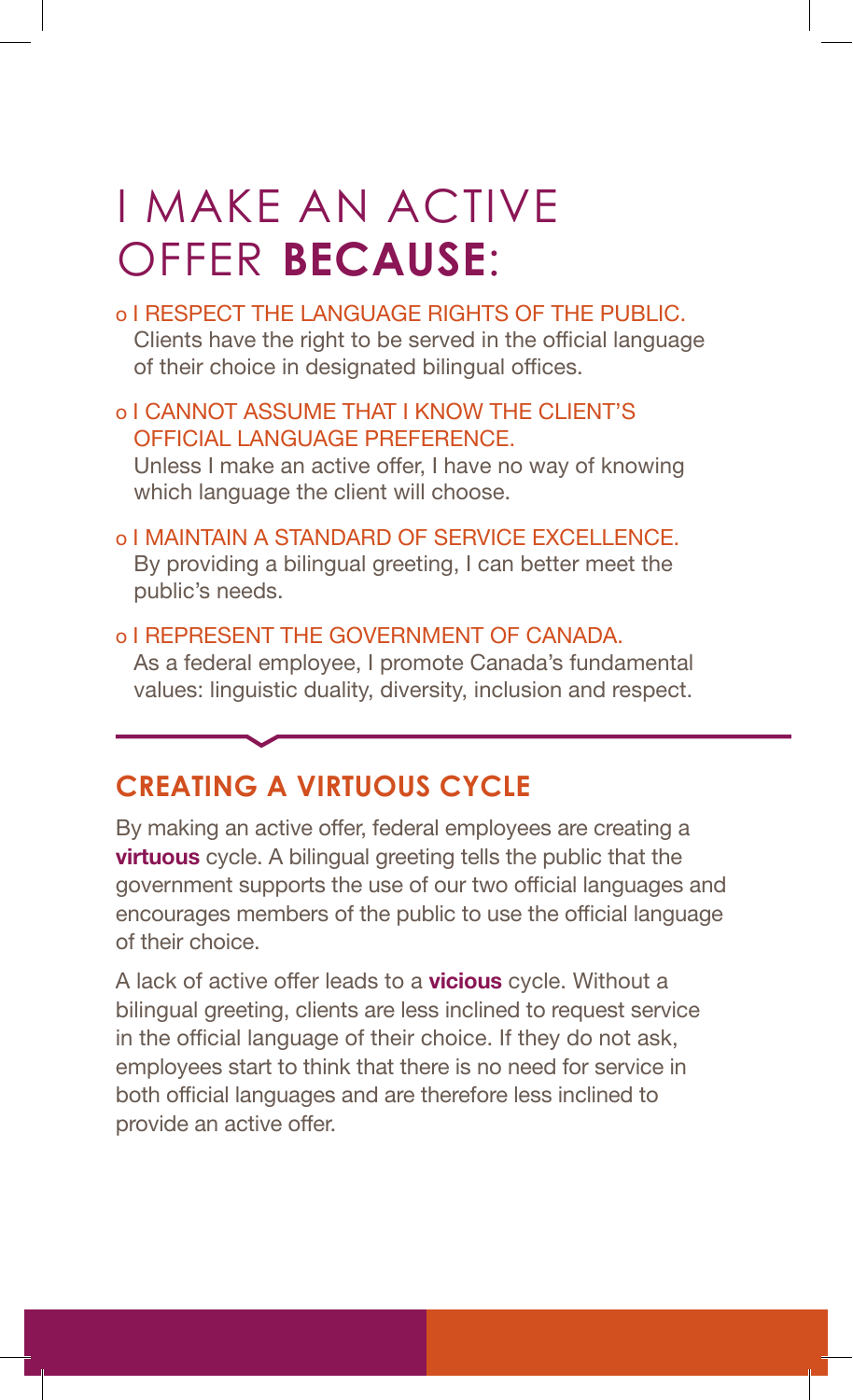# **WHEN** DO I HAVE TO MAKE AN ACTIVE OFFER?

The obligation to provide an active offer rests with your institution. You may need to provide an active offer if you communicate directly with the public.

# **DO I HAVE TO MAKE AN ACTIVE OFFER:**

o EVEN IF I'M NOT IN A BILINGUAL POSITION? *Yes! Clients won't know bilingual service is available at the office without your active offer.*

### o EVEN IF I HEAR THE CLIENT SPEAK ENGLISH OR FRENCH WITH ANOTHER PERSON?

*Yes! The language you heard may not be the official language in which the client prefers to be served.* 

o EVEN IF IT'S A BUSY DAY AT THE OFFICE AND THERE'S A LONG LINE OF CLIENTS WAITING? *Yes! The client's rights do not depend on how busy the office is.*

## o EVEN IF ONE LANGUAGE IS CLEARLY THE ONE USED IN THE COMMUNITY?

*Yes! You can never assume which official language the client will choose.*

Signs and posters are also part of a complete and effective active offer.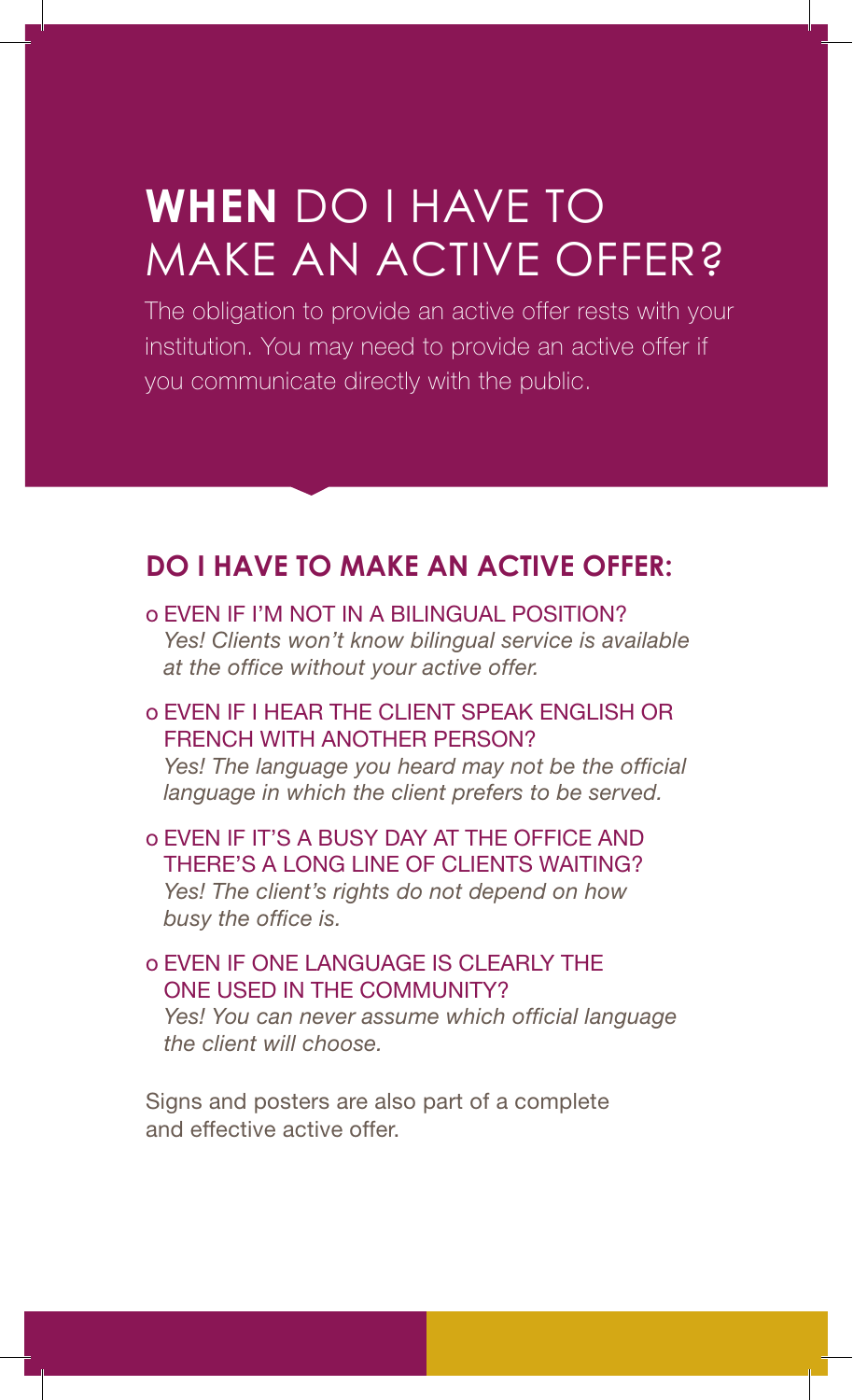# **WHO** HAS A ROLE TO PLAY?

Federal employees at all levels have a role to play in delivering service excellence. To achieve this, employees working in designated bilingual offices must make an active offer of service to the public.

As a **federal employee**, I must make an active offer of service with each greeting to let clients know that they are free to use English or French.

As a **manager or supervisor**, I am aware of my office's language obligations, and I am an active leader when it comes to official languages. I communicate with my employees regularly about the importance of making an active offer of service to the public. To guarantee service continuity, I ensure that there are always employees available who can serve the public in both official languages, and I monitor the presence and quality of active offer in the offices under my responsibility. In designated bilingual offices, I include specific criteria related to active offer in the performance evaluations of my employees.

As an **executive**, I demonstrate leadership in terms of official languages and show that active offer is a priority by giving it the necessary attention and resources. I ensure that active offer is included in the performance evaluations of the managers in my organization.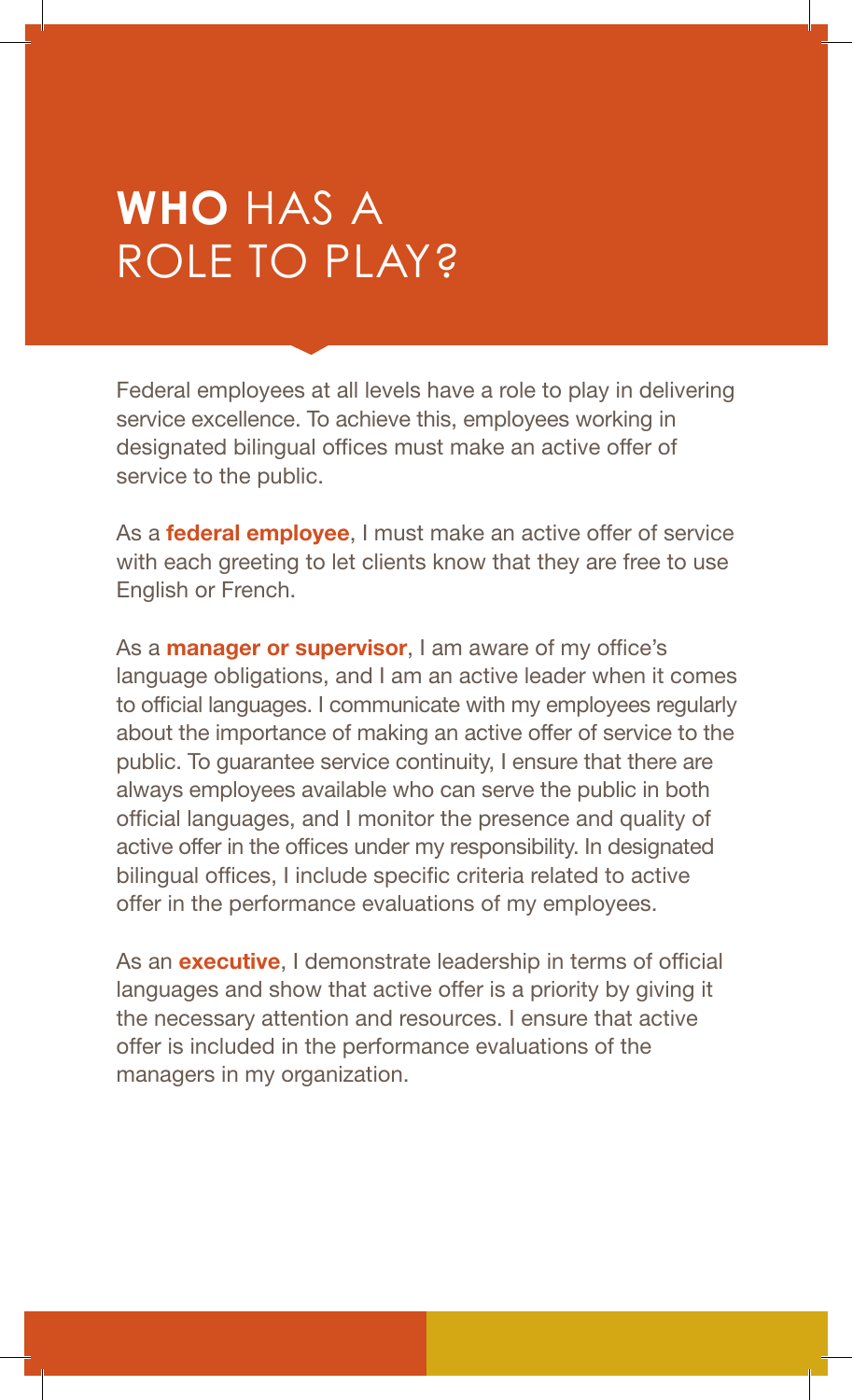# **HOW** DO I MAKE AN ACTIVE OFFER?

In each instance (in person, on the telephone and by e-mail), I first use the official language of the majority community and then the official language of the minority community when I make an active offer of service:

- In Quebec: French first, then English
- Elsewhere in Canada: English first, then French



- I make sure I greet clients in person in both official languages at all times.
	- 1. I provide a short greeting that is the same in both languages. This is an appropriate way to show that service is available in English and French, without exception. For example:

*(in Quebec) Bonjour! Hello! Bienvenue! Welcome!* *(elsewhere in Canada) Hello! Bonjour! Welcome! Bienvenue!* 

- 2. I pause to let the client respond.
- 3. I continue to provide service in the official language of the client's choice.
- If I am unilingual, I know whom to contact to ensure that service is provided in a timely manner in the official language of the client's choice.
	- 1. I inform the client that another colleague will provide service.

*(for a client who chooses English) One moment please. I will find a colleague who can help you.*

*(for a client who chooses French) Un instant, s'il vous plaît. Je vais trouver un collègue qui peut vous aider.*

2. I inform my colleague of the official language chosen by the client.

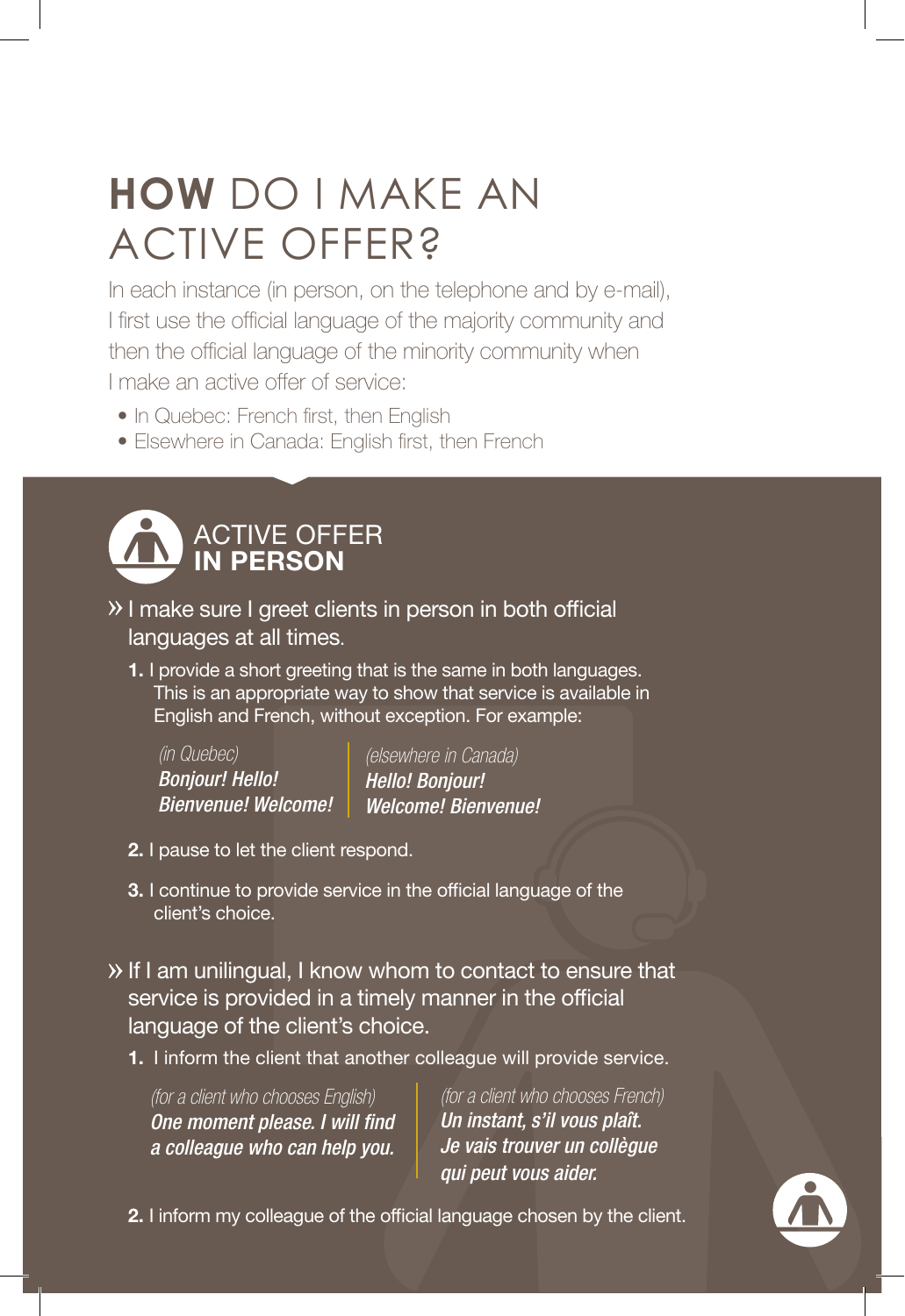*CLIENTS WHO ARE NOT IMMEDIATELY OFFERED SERVICE IN THE OFFICIAL LANGUAGE OF THEIR CHOICE MAY ASSUME THAT SERVICE IS NOT AVAILABLE IN THAT LANGUAGE OR THAT ASKING FOR IT MAY CAUSE DELAYS OR EMBARRASSMENT.*

# ACTIVE OFFER ON THE TELEPHONE

- $\mathcal{V}$ I make sure I answer the telephone in both official languages at all times.
	- 1. I provide a short greeting that is the same in both languages. This is an appropriate way to show that service is available in English and French, without exception. For example:

### *Name of your institution in both languages, your name*

#### *(in Quebec)*

*Agence des services frontaliers du Canada, Canada Border Services Agency, Étienne Côté* 

*(elsewhere in Canada) Canada Border Services Agency, Agence des services frontaliers du Canada, Étienne Côté*

#### *Bilingual greeting, your name*

*(in Quebec) Bonjour! Hello! Annie Bennett* *(elsewhere in Canada) Hello! Bonjour! Annie Bennett*

- 2. I pause to let the client respond.
- 3. I continue to provide service in the official language of the client's choice.

**CHECK:** ANSWERING THE PHONE BY SAYING YOUR NAME ONLY IS NOT AN ACTIVE OFFER OF SERVICE!

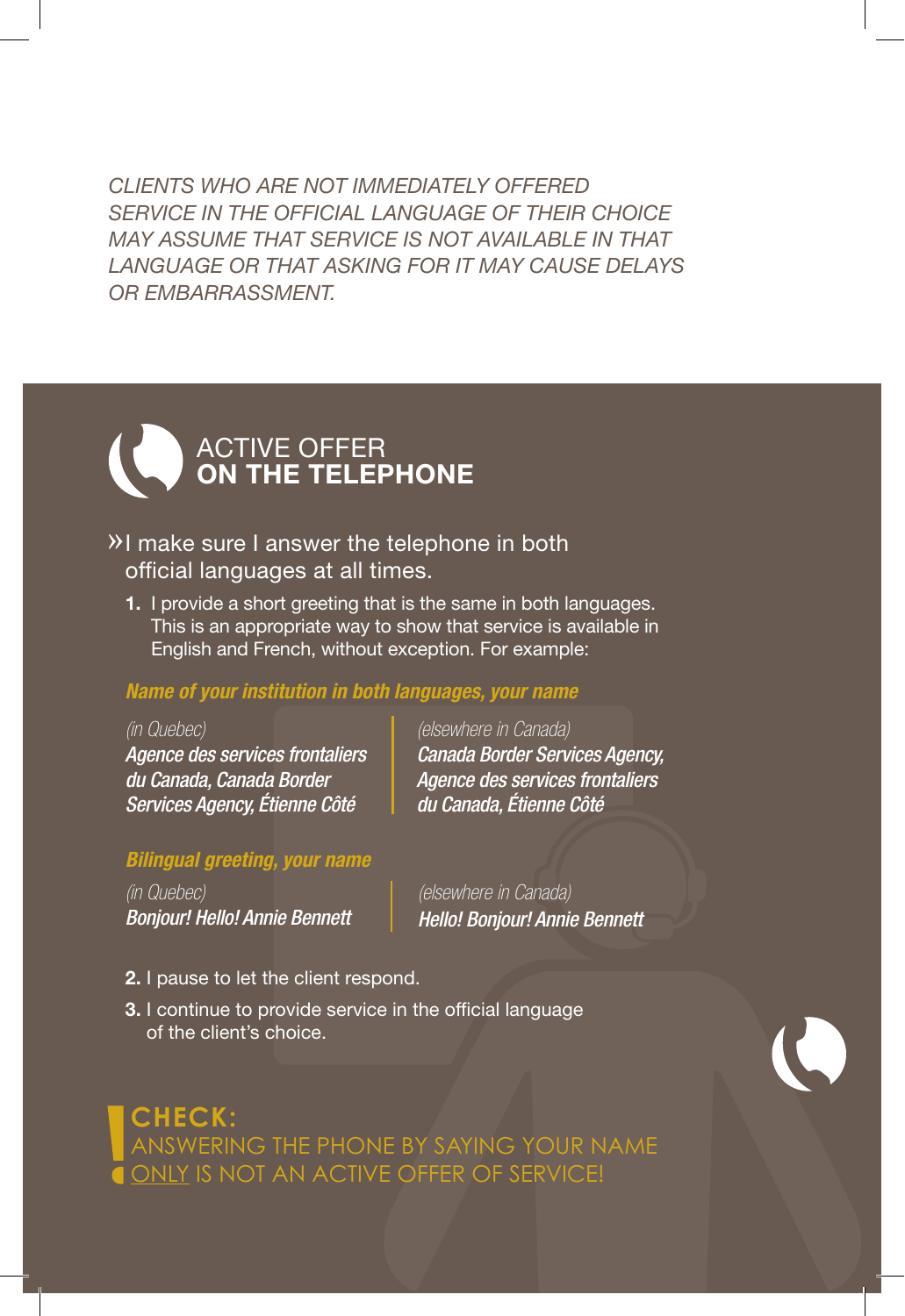# ACTIVE OFFER ON THE TELEPHONE

» If I am unilingual, I know whom to contact to ensure that service is provided in a timely manner in the official language of the client's choice. For example:

1. I inform the client that I will transfer the call to a colleague.

*(for a client who chooses English) I am going to transfer your call to a colleague. One moment please.*

*(for a client who chooses French) Je vais transférer votre appel à un collègue. Un instant, s'il vous plaît.*

2. I inform my colleague of the official language chosen by the client.

My recorded telephone message contains the same information in both official languages. For example:

#### *(in Quebec)*

*Bonjour, vous avez joint la boîte vocale de \_\_\_(name)\_\_\_ au \_\_(French name of department)\_\_. S'il vous plaît laissez-moi un message et je vous rappellerai dans les plus brefs délais.*

#### *and*

*Hello, you have reached \_(name)\_\_\_'s voicemail at \_(English name of department)\_. Please leave a message and I will get back to you as soon as possible.*

*(elsewhere in Canada) Hello, you have reached \_\_\_(name)\_\_\_'s voicemail at \_(English name of department)\_\_. Please leave a message and I will get back to you as soon as possible.*

#### *and*

*Bonjour, vous avez joint la boîte vocale de \_\_\_(name)\_\_\_ au \_\_(French name of department)\_\_.* 

*S'il vous plaît laissez-moi un message et je vous rappellerai dans les plus brefs délais.*

**CHECK:** CAN A UNILINGUAL PERSON UNDERSTAND ALL OF THE INFORMATION IN MY MESSAGE?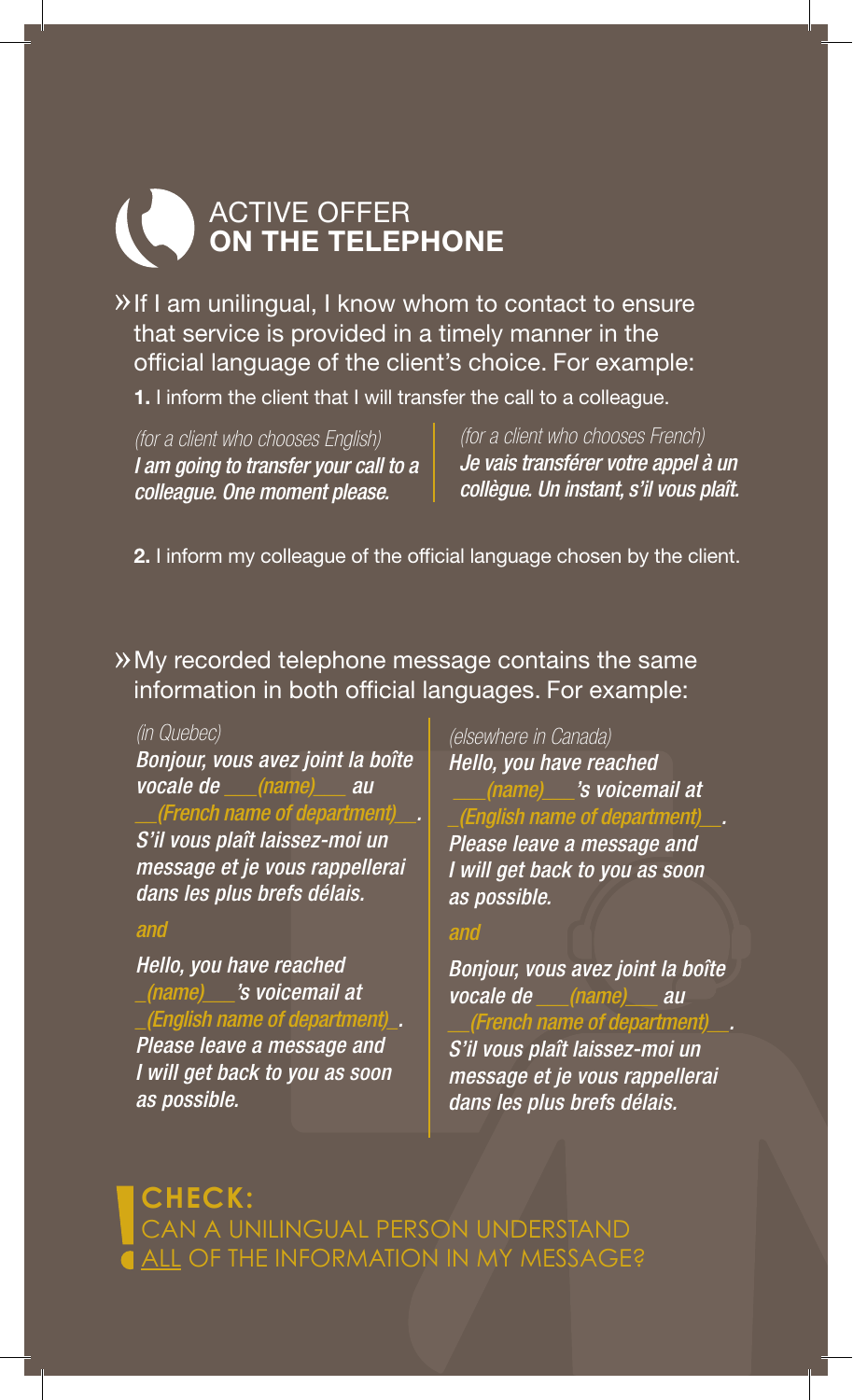# ACTIVE OFFER ON THE TELEPHONE

My telephone message for extended absences contains the same information in both official languages. For example:

*(in Quebec) Bonjour, hello.* 

*Je suis absent/absente du bureau et je serai de retour le \_\_\_(date)\_\_\_. Veuillez me laisser un message ou communiquer avec \_\_\_(name of colleague)\_\_\_, au ###-###-####.*

*I am out of the office and will be back on \_\_\_(date)\_\_\_. Please leave a message or contact \_\_\_(name of colleague)\_\_\_ at ###-###-####.*

*(elsewhere in Canada) Hello, bonjour.* 

*I am out of the office and will be back on \_\_\_(date)\_\_\_. Please leave a message or contact \_\_\_(name of colleague)\_\_\_ at ###-###-####.*

*Je suis absent/absente du bureau et je serai de retour le \_\_\_(date)\_\_\_. Veuillez me laisser un message ou communiquer avec \_\_\_(name of colleague)\_\_\_, au ###-###-####.*

*JUST BECAUSE THERE IS LITTLE DEMAND FOR SERVICE IN ONE OF THE TWO OFFICIAL LANGUAGES, THAT DOES NOT MEAN THERE IS NO NEED FOR IT. AN ACTIVE OFFER INVITES MEMBERS OF THE PUBLIC TO USE THE OFFICIAL LANGUAGE OF THEIR CHOICE.*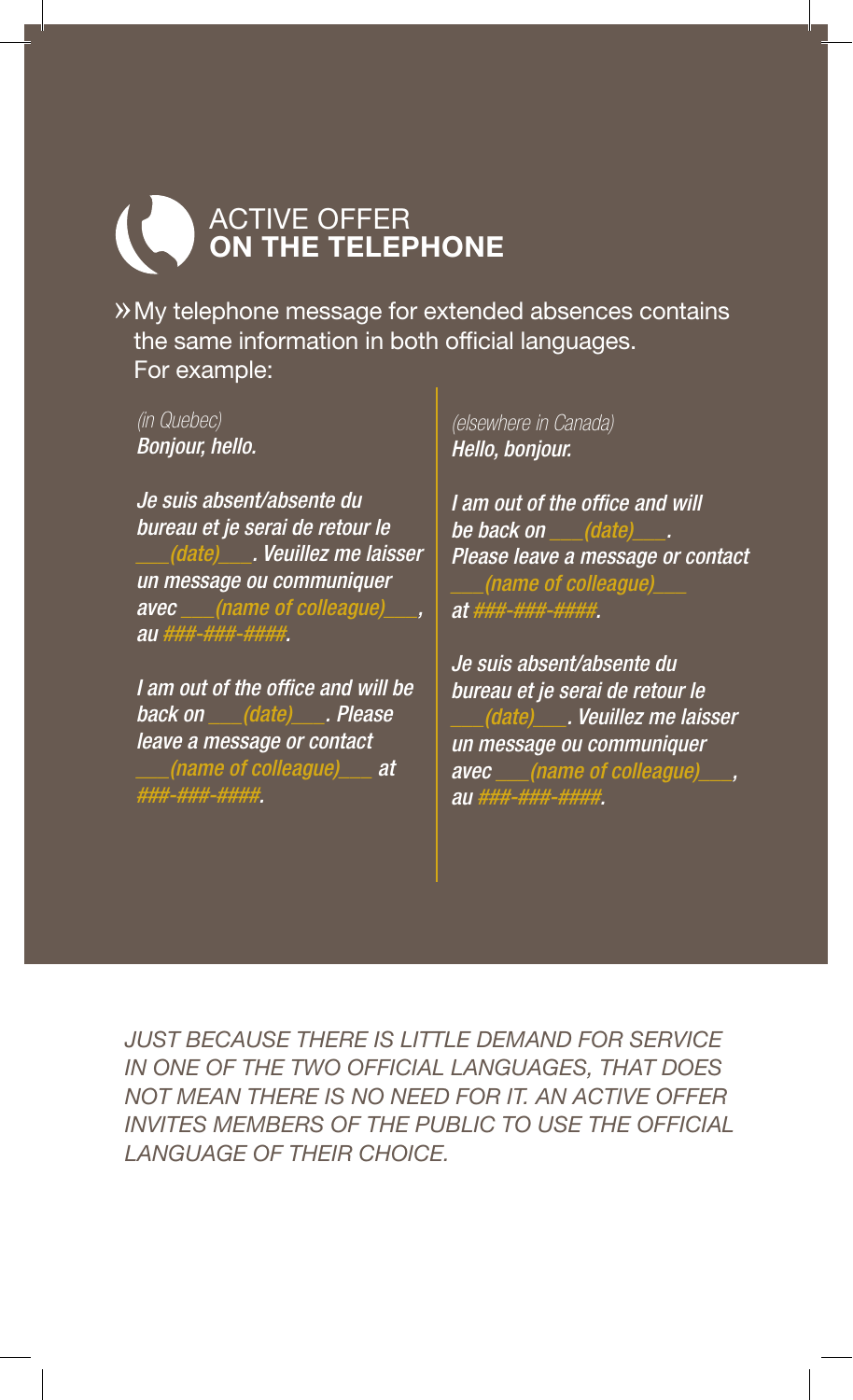

The signature block in my e-mail contains the same information in both official languages to show that service is available in English and French, without exception. For example:

### *(in Quebec)*

*Marie Canadienne*

*Analyste, Direction générale des services d'infotechnologie Parcs Canada / Gouvernement du Canada marie.canadienne@canada.ca Tél. : 613-955-5555 ATS : 613-955-5556*

*Analyst, Information Technology Services Branch Parks Canada / Government of Canada marie.canadienne@canada.ca Tel: 613-955-5555 TTY: 613-955-5556*

*(elsewhere in Canada) John Canadian*

*Analyst, Chief Information Officer Branch Treasury Board of Canada Secretariat / Government of Canada john.canadian@canada.ca Tel: 613-955-5555 TTY: 613-955-5556*

*Analyste, Direction du dirigeant principal de l'information Secrétariat du Conseil du Trésor du Canada / Gouvernement du Canada john.canadian@canada.ca Tél. : 613-955-5555 ATS : 613-955-5556*

*Instructions for signature blocks can be found in the Government of Canada's Standard on Email Management.*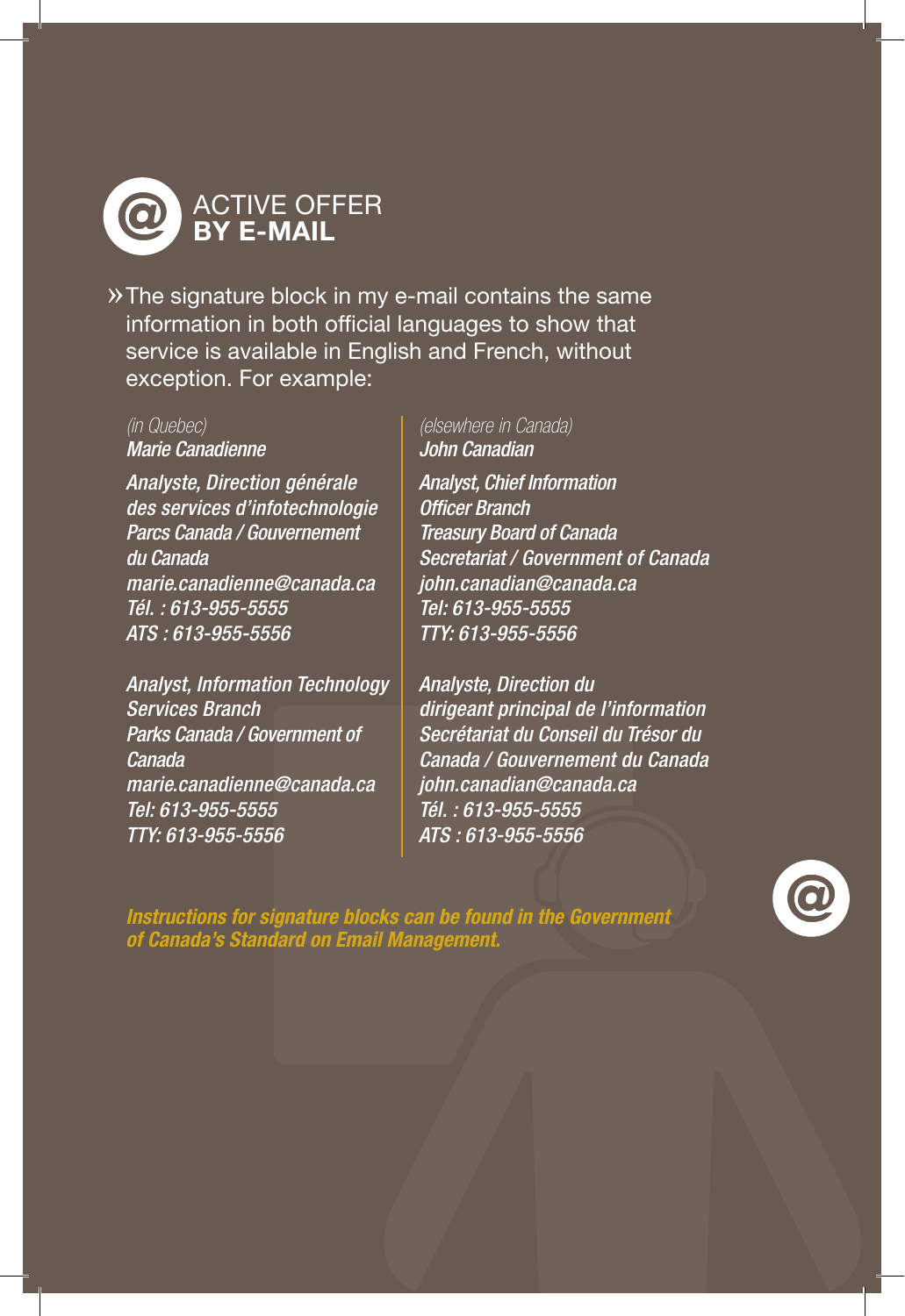

My message for extended absences contains the same information in both official languages. For example:

#### *(in Quebec)*

*Bonjour, je suis présentement à l'extérieur du bureau. C'est avec plaisir que je vous répondrai à mon retour le \_\_\_(date)\_\_\_. Si votre demande est urgente, veuillez communiquer avec \_\_\_(name of colleague)\_\_\_ au ###-###-#### ou par courriel à l'adresse \_\_\_(e-mail address)\_\_\_. Merci.*

### *and*

*Hello! I am currently out of the office. I will gladly reply to your message upon my return on \_\_\_(date)\_\_\_. If you require immediate assistance, please contact \_\_\_(name of colleague)\_\_\_ by telephone at ###-###-#### or by e-mail at \_\_\_(e-mail address)\_\_\_. Thank you.*

#### *(elsewhere in Canada)*

*Hello! I am currently out of the office. I will gladly reply to your message upon my return on \_\_\_(date)\_\_\_. If you require immediate assistance, please contact \_\_\_(name of colleague)\_\_\_ by telephone at ###-###-#### or by e-mail at \_\_\_(e-mail address)\_\_\_. Thank you.*

#### *and*

*Bonjour, je suis présentement à l'extérieur du bureau. C'est avec plaisir que je vous répondrai à mon retour le \_(date)\_. Si votre demande est urgente, veuillez communiquer avec \_\_\_(name of colleague)\_\_\_ au ###-###-#### ou par courriel à l'adresse \_\_(e-mail address) \_\_\_. Merci.*

**CHECK:** CAN A UNILINGUAL PERSON UNDERSTAND ALL OF THE INFORMATION IN MY MESSAGE?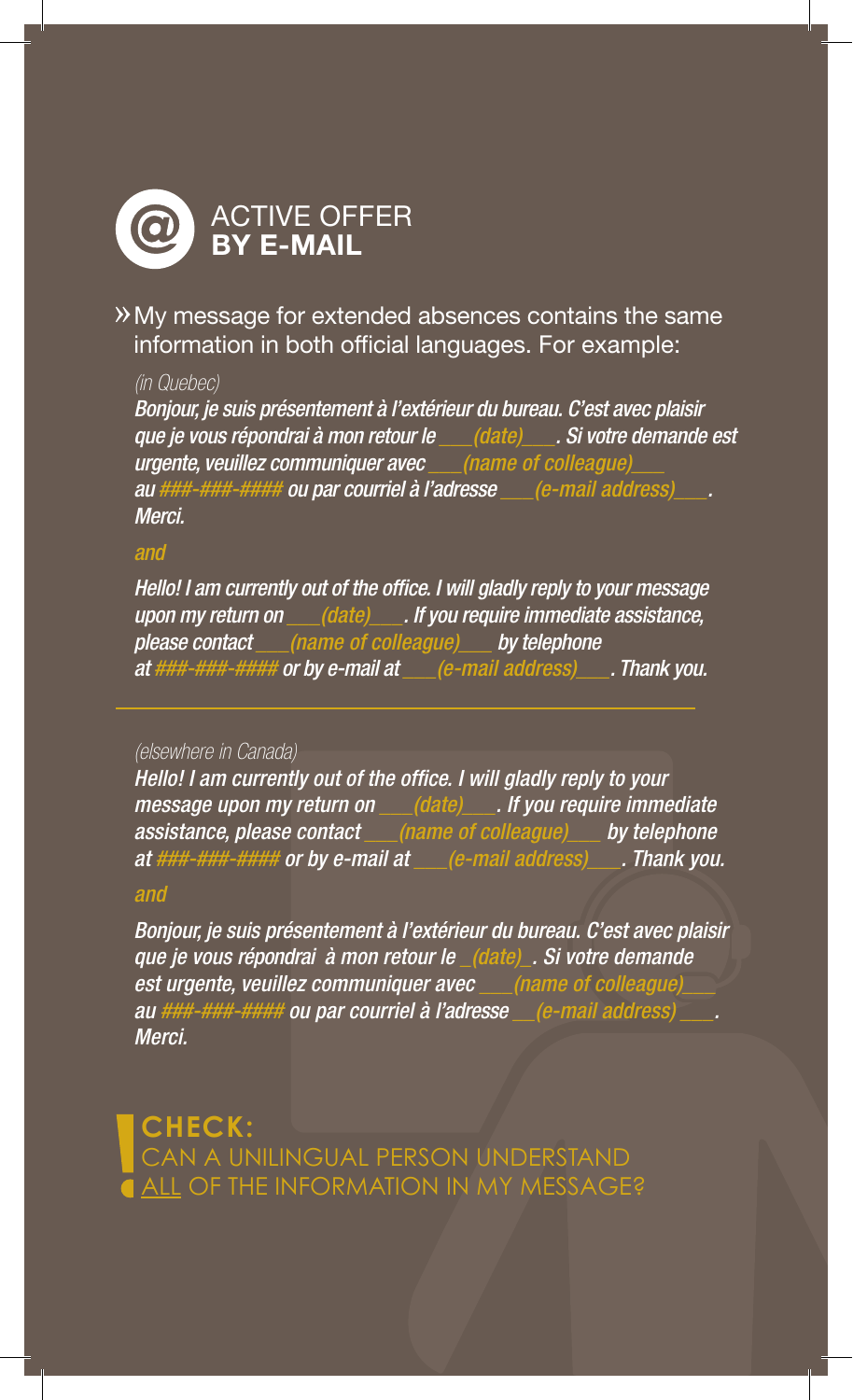Federal institutions have a duty to provide an active offer of service. Managers are responsible for monitoring whether their work teams are making an active offer every time they greet the public.



#### AWARENESS

- I make sure my employees understand their active offer obligations.
- I communicate regularly with my employees (e.g., in staff meetings) to remind them that active offer is a sign of respect for the public and that making an active offer is an integral part of service excellence.
- I make sure my employees have the information they need to make an active offer and, if necessary, to reach a colleague who can provide service in the official language of the client's choice.

#### PLANNING

- **I** ensure bilingual capacity in offices under my responsability during breaks, vacations and absences so that service to the public in both official languages is guaranteed at all times.
- My employees always have access to a list of available colleagues who can serve the public in English and in French.
- Signage indicating that bilingual service is available is always visible in both official languages in offices under my responsibility.

*YOU CAN HELP YOUR TEAM DEVELOP A REFLEX OF GREETING CLIENTS IN BOTH OFFICIAL LANGUAGES BY EXPLAINING HOW TO MAKE AN ACTIVE OFFER AND WHY IT'S IMPORTANT.*

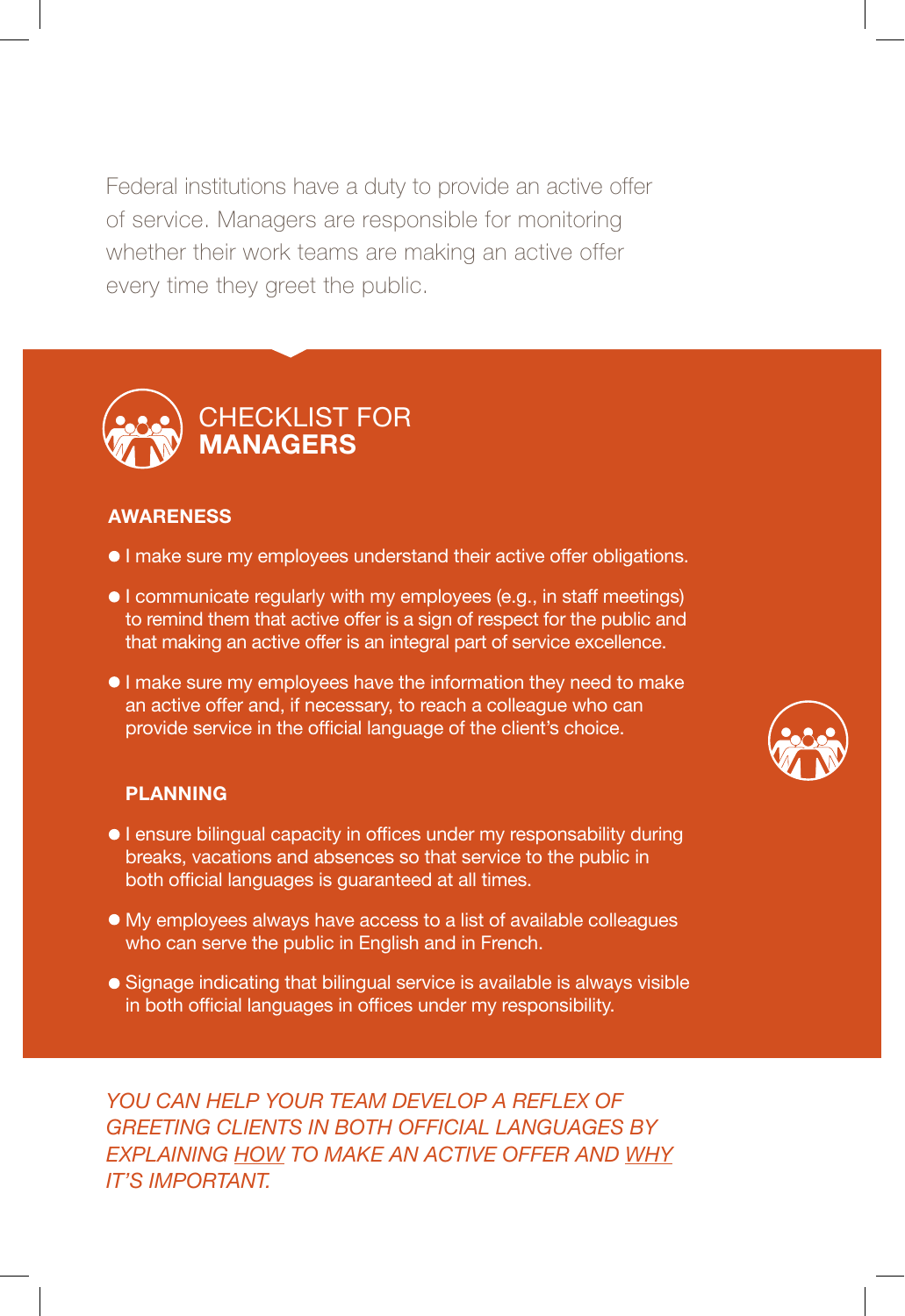#### EVALUATION

- I regularly monitor my employees' interactions with the public to make sure that each greeting includes an active offer of service. If that is not the case, I intervene.
- I make sure my employees' telephone messages and e-mail signature blocks are completely bilingual so that members of the public are aware that service is available in English and French, without exception.
- Active offer is included in the performance evaluations of all of my employees who have regular contact with the public.

Here is an example of an official languages performance objective and active offer indicators for employees:

#### Objective:

Respect for official languages is an integral part of my commitment to provide excellent service to the public.

#### Active offer indicator:

I greet clients in both official languages in person and on the telephone, and my automatic e-mail replies and my e-mail signature block are bilingual.

#### Active offer indicator (for employees in bilingual positions):

I greet clients in both official languages and serve them in the official language of their choice.

#### Active offer indicator (for employees in unilingual positions):

I greet clients in both official languages and, if necessary, am able to transfer service to a colleague who can serve them in the official language of their choice in a timely manner.

*SETTING PERFORMANCE OBJECTIVES AND INDICATORS RELATED TO OFFICIAL LANGUAGES CLARIFIES YOUR EXPECTATIONS OF YOUR EMPLOYEES IN TERMS OF ACTIVE OFFER AND PROVIDES OPPORTUNITIES TO DISCUSS AWARENESS AND COMPLIANCE THROUGHOUT THE YEAR.*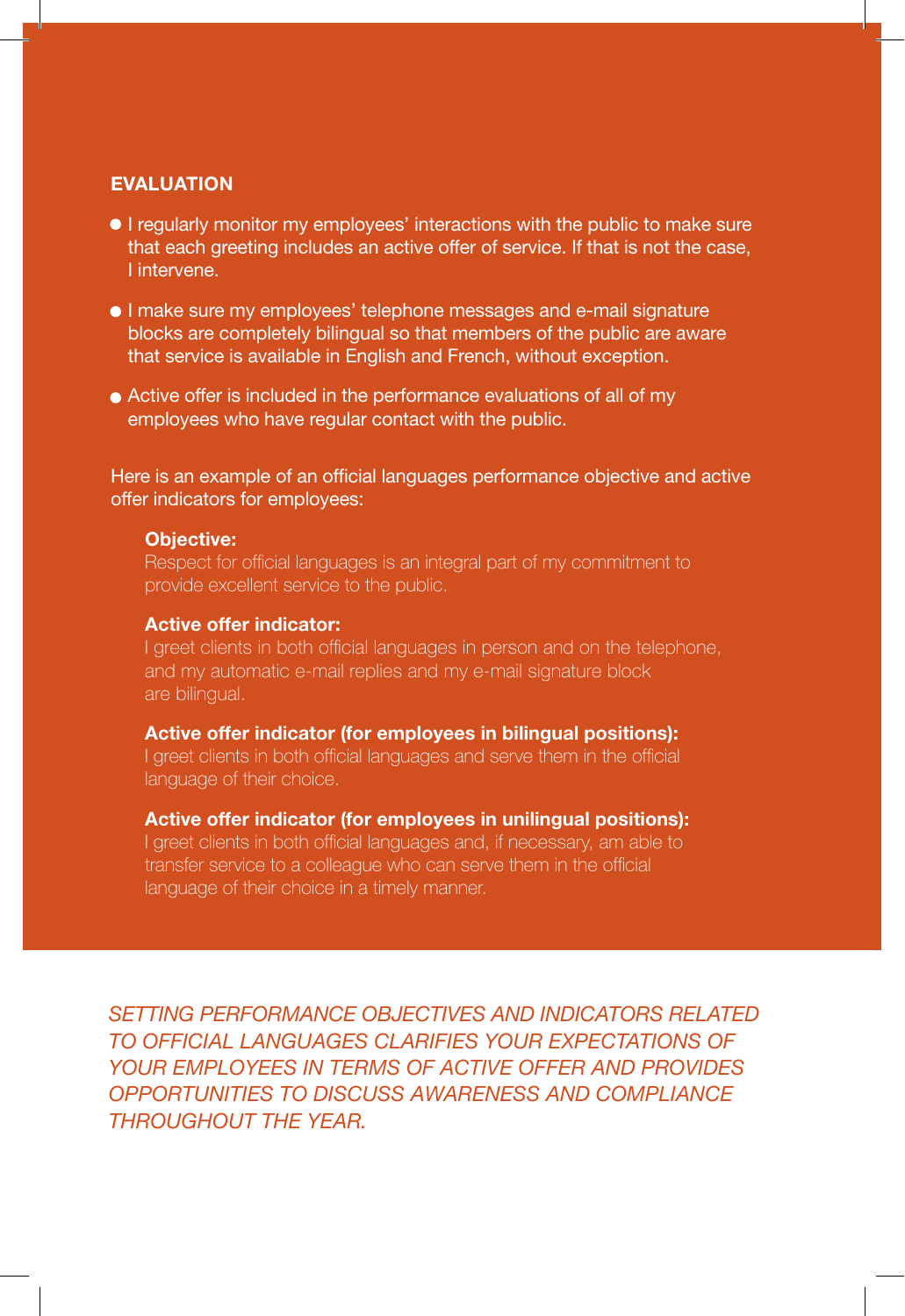● Active offer is part of my performance evaluation.

Here is an example of an official languages performance objective and active offer indicators for managers:

#### Objective:

I comply with the *Official Languages Act* and understand its importance in delivering excellent service to Canadians and in creating a respectful work environment for federal employees.

#### Active offer indicator:

I ensure that all employees are aware of their active offer obligations and of the importance of proactively providing a greeting in both official languages.

#### Active offer indicator:

I make sure active offer is discussed as a regular agenda item at team meetings.

#### Active offer indicator:

I monitor active offer every week and check voicemail greetings, automatic e-mail replies and e-mail signature blocks twice a year to ensure that they are completely bilingual.

#### Active offer indicator:

I have created a plan for scheduling employee shifts and covering absences to guarantee bilingual service capacity.

#### Active offer indicator:

I provide unilingual employees with a list of available colleagues who can provide service in the official language chosen by the client.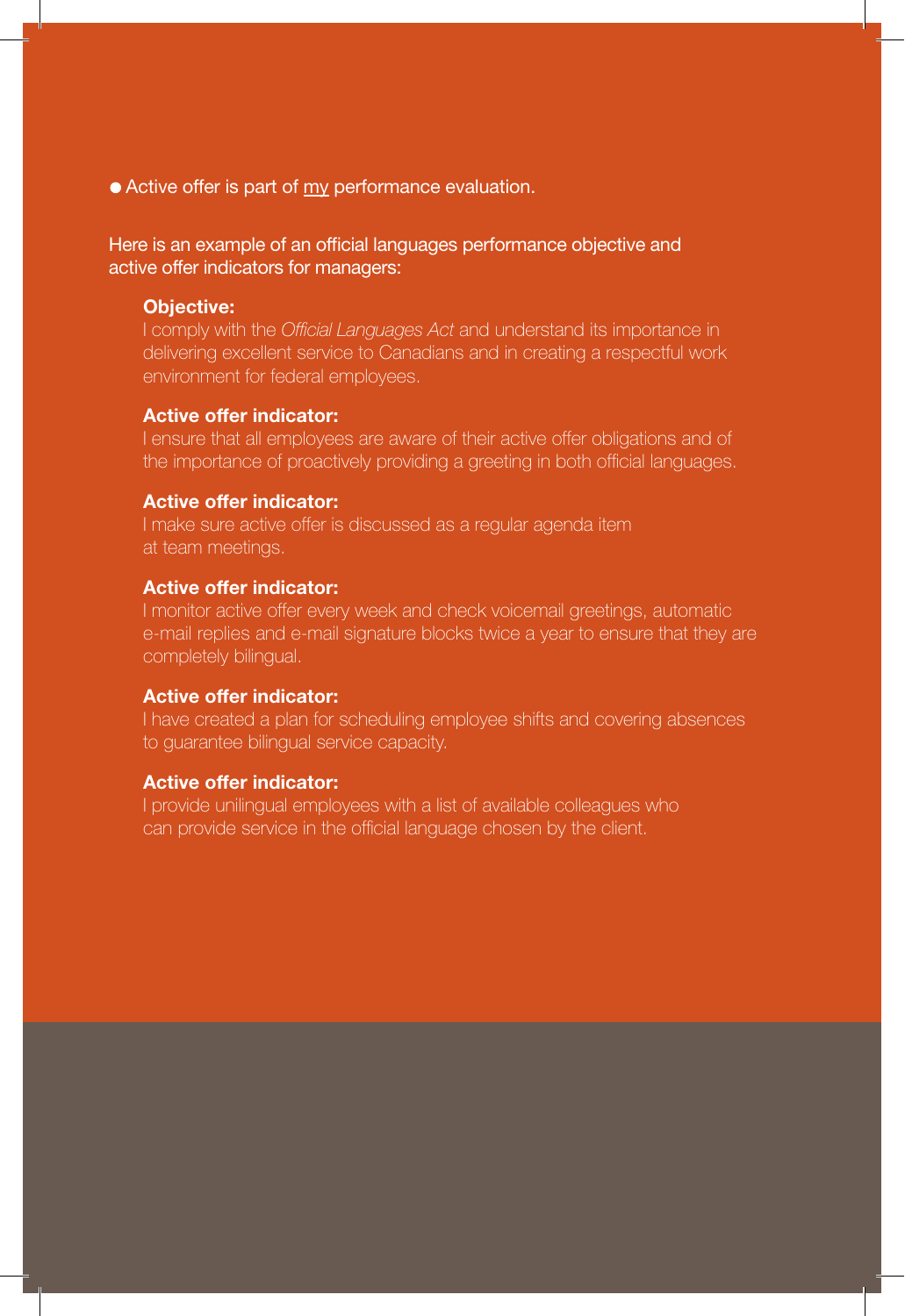# **PRONUNCIATION** GUIDE

## PRONOUNCING NUMBERS IN FRENCH

| #             | <b>FRENCH SPELLING</b> | <b>FRENCH PRONUNCIATION</b> |
|---------------|------------------------|-----------------------------|
| ∩             | zéro                   | zay-ro'                     |
| 1             | un                     | eunh                        |
| $\mathcal{P}$ | deux                   | deuh                        |
| 3             | trois                  | trwa                        |
| 4             | quatre                 | katr                        |
| 5             | cinq                   | sank                        |
| 6             | six                    | cease                       |
| 7             | sept                   | set                         |
| 8             | huit                   | wit                         |
| 9             | neuf                   | neuhf                       |
| 10            | dix                    | dis                         |

# SAYING A TELEPHONE NUMBER IN FRENCH

As in English, numbers are said individually in French.

| <b>ENGLISH</b> | <b>FRENCH SPELLING</b>            | <b>FRENCH PRONUNCIATION</b>      |
|----------------|-----------------------------------|----------------------------------|
| extension      | poste                             | pohst                            |
| area code      | indicatif régional                | ain-dee-ca-tif' ray-zhee-oh-nal' |
| $1 - 800$      | 1-800 (read: "un huit cents")     | eunh wit sanh                    |
| 1-888          | 1-888 (read: "un huit huit huit") | eunh wit wit wit                 |

### For example:

In English: *613-555-4646 extension 444* In French: *613-555-4646 poste 444*

#### 1-800-987-6543

*In French: "Un huit cents, neuf huit sept, six cinq quatre trois"*

#### 1-888-987-6543

In French: *"Un huit huit huit, neuf huit sept, six cinq quatre trois"*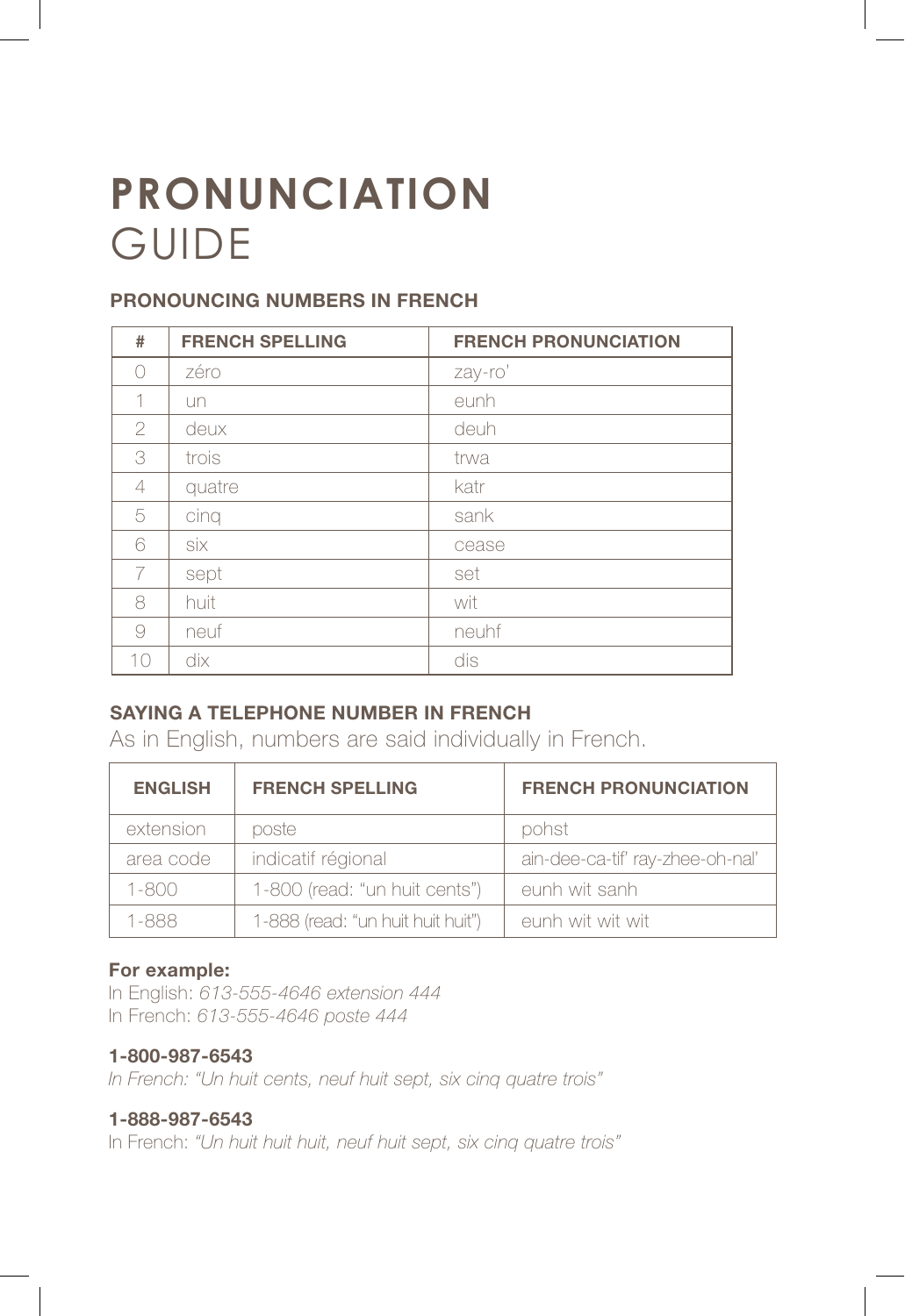## WRITING AND SAYING THE DATE IN FRENCH

### 1. Months

Months are not capitalized in French.

| <b>MONTH</b> | <b>FRENCH SPELLING</b> | <b>FRENCH PRONUNCIATION</b> |
|--------------|------------------------|-----------------------------|
| January      | janvier                | zhanh-vyay'                 |
| February     | février                | fay-vree-yay'               |
| March        | mars                   | mahrs                       |
| April        | avril                  | ah-vreel'                   |
| May          | mai                    | may                         |
| June         | juin                   | zhwunh                      |
| July         | juillet                | zhwee-eh'                   |
| August       | août                   | ooh                         |
| September    | septembre              | sep-tanh'-bruh              |
| October      | octobre                | ok-toh'-bruh                |
| November     | novembre               | noh-vanh'-bruh              |
| December     | décembre               | day-sanh'-bruh              |

### 2. Days of the week

The days of the week are not capitalized in French.

Use "le" (pronounced *luh*) before the day of the week: *"le lundi quinze novembre."*

| <b>DAY</b> | <b>FRENCH SPELLING</b> | <b>FRENCH PRONUNCIATION</b> |
|------------|------------------------|-----------------------------|
| Monday     | lundi.                 | luhn'-dee                   |
| Tuesday    | mardi                  | mahr'-dee                   |
| Wednesday  | mercredi               | mehr'-kruh-dee              |
| Thursday   | jeudi                  | zhuh'-dee                   |
| Friday     | vendredi               | vahn'-druh-dee              |
| Saturday   | samedi                 | sam'-dee                    |
| Sunday     | dimanche               | dee-mahnsh'                 |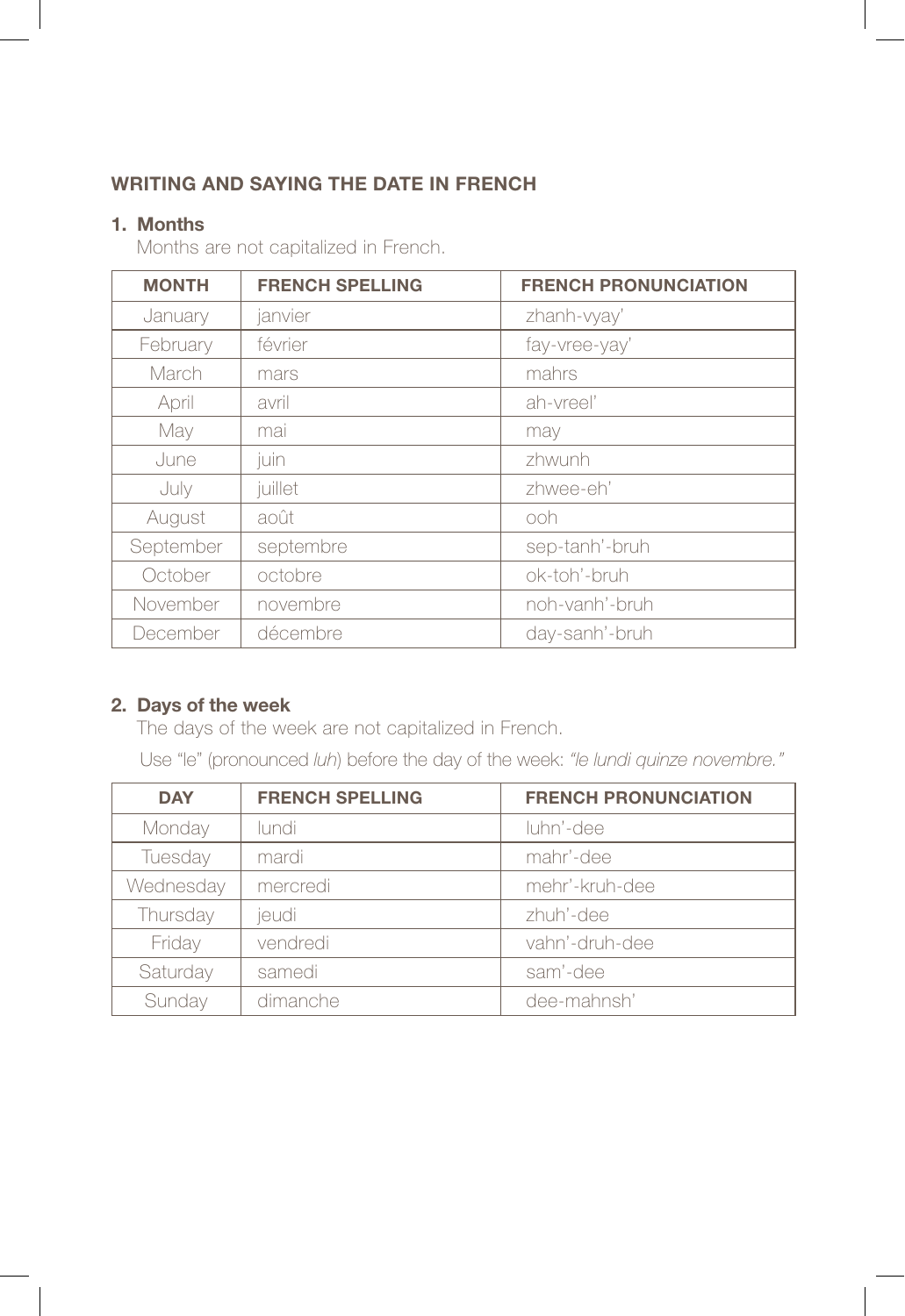#### 3. Date

The date is written using cardinal numbers, except for the first of the month, which is always "le premier" (pronounced *luh pruh'-me-a*y). To write the first of the month, use "1er" in French.

We say the date differently in English than in French: in English the month precedes the date, while in French the date precedes the month.

#### For example:

Today is Monday, July 24th. Aujourd'hui, c'est le lundi 24 juillet.

| <b>DATE</b>    | <b>FRENCH SPELLING</b> | <b>FRENCH PRONUNCIATION</b> |
|----------------|------------------------|-----------------------------|
| 1er            | premier                | pruh'-me-ay                 |
| $\overline{2}$ | deux                   | deuh                        |
| 3              | trois                  | trwa                        |
| 4              | quatre                 | katr                        |
| 5              | cinq                   | sank                        |
| 6              | six                    | cease                       |
| $\overline{7}$ | sept                   | set                         |
| 8              | huit                   | wit                         |
| $\Theta$       | neuf                   | neuhf                       |
| 10             | dix                    | dis                         |
| 11             | onze                   | ohnze                       |
| 12             | douze                  | dooze                       |
| 13             | treize                 | trehze                      |
| 14             | quatorze               | ka-torze'                   |
| 15             | quinze                 | kainze                      |
| 16             | seize                  | sez                         |
| 17             | dix-sept               | dee-set'                    |
| 18             | dix-huit               | diz-wit'                    |
| 19             | dix-neuf               | diz-neuhf'                  |
| 20             | vingt                  | vaihn                       |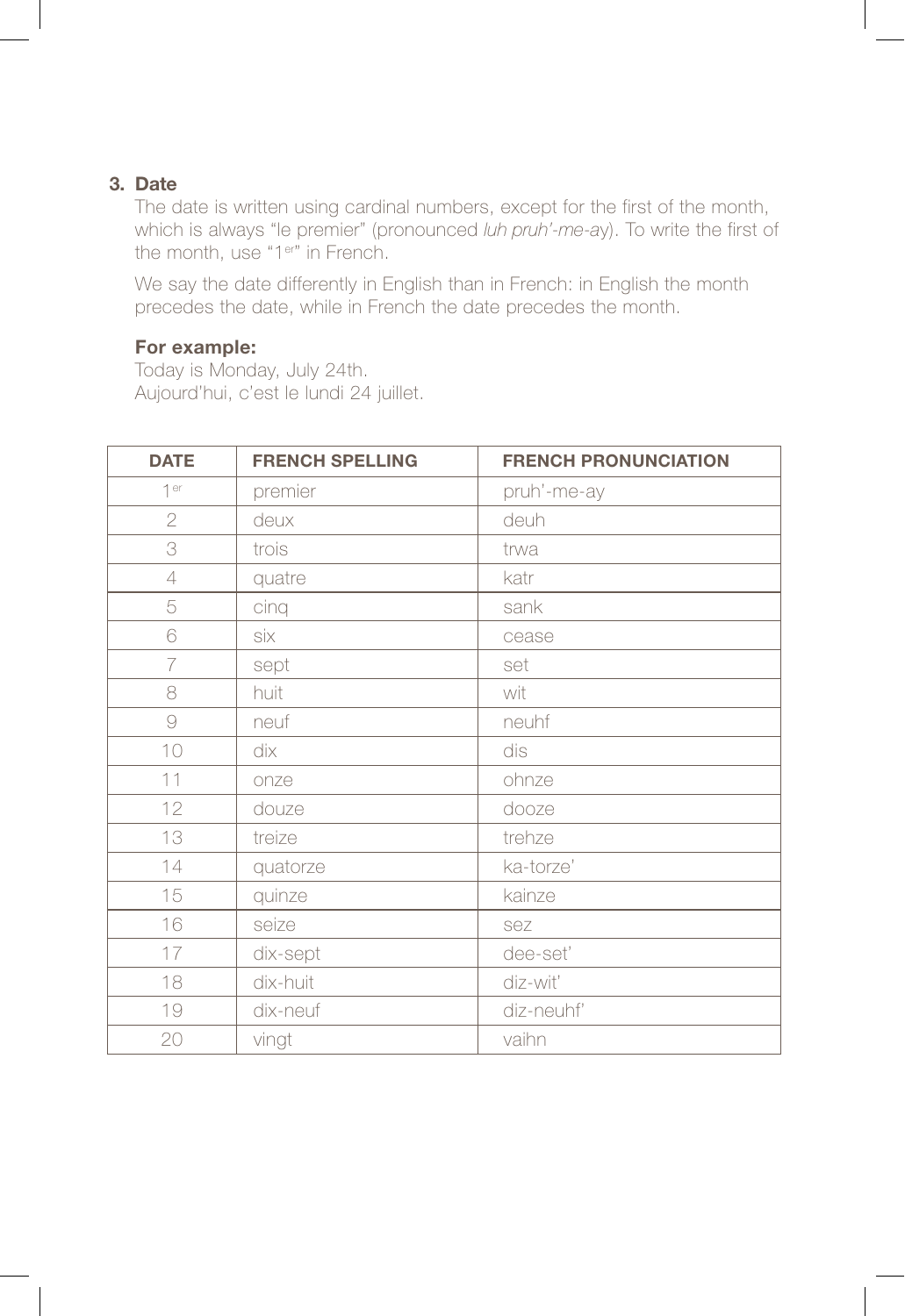| <b>Date</b> (continued) |  |  |
|-------------------------|--|--|
|-------------------------|--|--|

| <b>DATE</b> | <b>FRENCH SPELLING</b> | <b>FRENCH PRONUNCIATION</b> |
|-------------|------------------------|-----------------------------|
| 21          | vingt et un            | vaihn-tay-eunh'             |
| 22          | vingt-deux             | vaihn-deuh'                 |
| 23          | vingt-trois            | vaihn-trwa'                 |
| 24          | vingt-quatre           | vaihn-katr'                 |
| 25          | vingt-cinq             | vaihn-sank'                 |
| 26          | vingt-six              | vaihn-cease'                |
| 27          | vingt-sept             | vaihn-set'                  |
| 28          | vingt-huit             | vaihn-twit'                 |
| 29          | vingt-neuf             | vaihn-neuhf'                |
| 30          | trente                 | tronte                      |
| 31          | trente et un           | tron-tay-eunh'              |

# 4. Years

In French, the year is read as a whole number only.

| <b>YEAR</b> | <b>FRENCH SPELLING</b> | <b>FRENCH PRONUNCIATION</b> |
|-------------|------------------------|-----------------------------|
| 2017        | deux mille dix-sept    | deuh-meel-dee-set'          |
| 2018        | deux mille dix-huit    | deuh-meel-diz-wit'          |
| 2019        | deux mille dix-neuf    | deuh-meel-diz-neuhf'        |
| 2020        | deux mille vingt       | deuh-meel-vaihn'            |